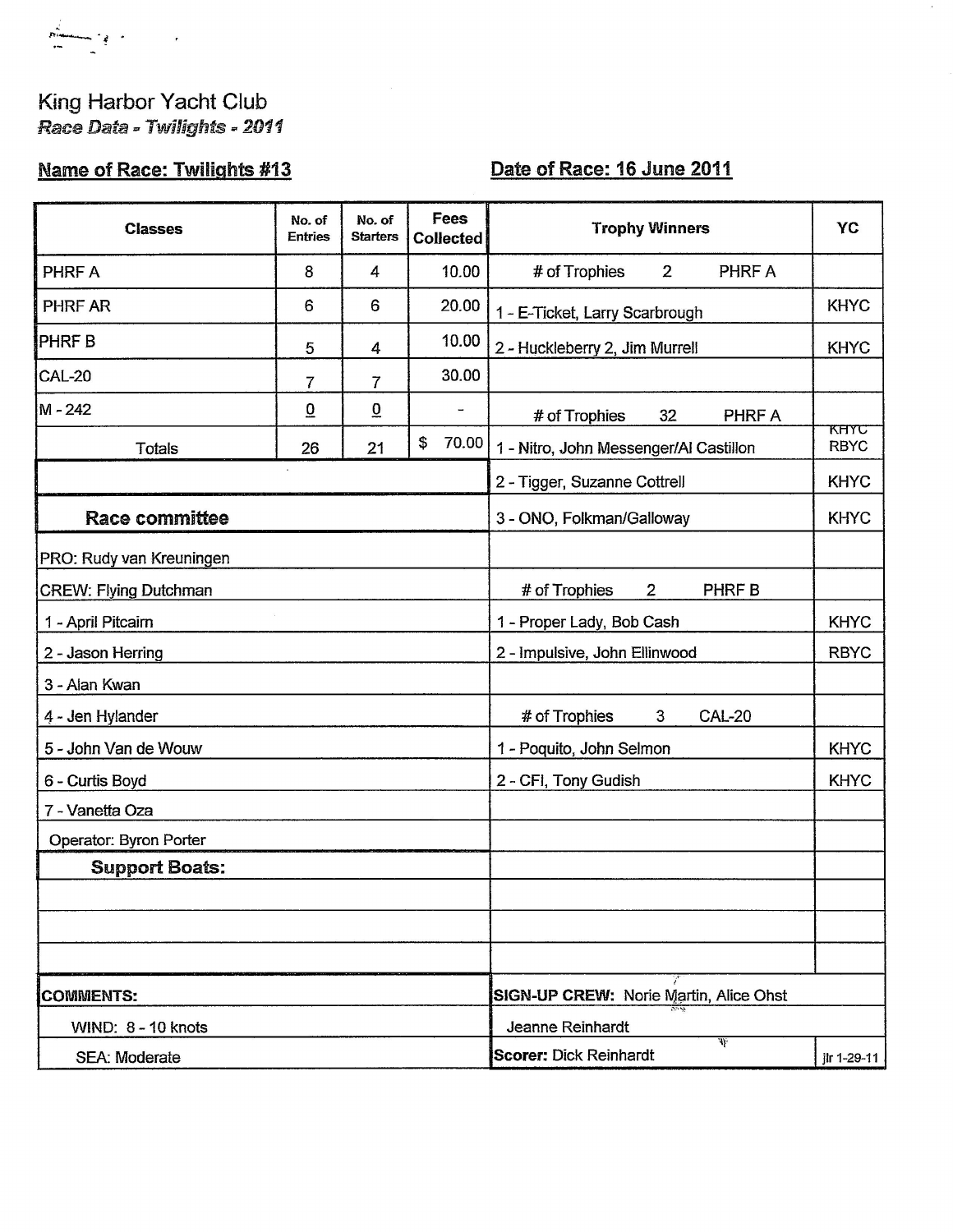## **2010 Twilights at KHYC # 13** Race Date: 16 Jun 2011 Wind Speed: 8-10 knots PRO: Rudy van Kreuingen

**King Harbor Yacht Club**

|                                                        | Div<br>Rank    | <b>Boat Name</b>        | Sail No.            | Rating | Finish<br>Time | <b>Elapsed</b><br>Time | <b>Corrected</b><br>Time | Owner / Skipper               | <b>Club</b> | <b>Boat Type</b> |
|--------------------------------------------------------|----------------|-------------------------|---------------------|--------|----------------|------------------------|--------------------------|-------------------------------|-------------|------------------|
| Time on Time / Start Time 18:20:00<br>PHRF-A           |                |                         |                     |        |                |                        |                          |                               |             |                  |
|                                                        | $\mathbf{1}$   | E-ticket                | 184                 | 96     | 19:16:30       | 00:56:30               | 00:56:51                 | Larry Scarbrough              | <b>KHYC</b> | Melges 24        |
|                                                        | $\mathbf{2}$   | Huckleberry 2 *         | 15                  | 54     | 19:13:16       | 00:53:16               | 00:57:19                 | Jim Murrell                   | <b>KHYC</b> | Farr 30          |
|                                                        | 3              | Calais                  | 46575               | 78     | 19:15:53       | 00:55:53               | 00:57:50                 | Jerry Hunter                  | <b>KHYC</b> | Cencho 33        |
|                                                        | $\overline{4}$ | No Way !! *             | 28124               | 138    | 19:23:46       | 01:03:46               | 01:00:15                 | Don Souther                   | <b>KHYC</b> | $B-25$           |
| $\ensuremath{\text{DNC}}$                              | 5              | Blade *                 | 103                 |        |                |                        |                          | Mick Shlens                   | <b>KHYC</b> | Melges 30        |
| <b>DNC</b>                                             | $\mathfrak{S}$ | <b>Wooly Bully</b>      | 51044               |        |                |                        |                          | Wes Huston                    | <b>KHYC</b> | Farr 40          |
| $\operatorname{DNC}$                                   | $\sqrt{5}$     | <b>Flying Dutchman</b>  | 87027               |        |                |                        |                          | Jason Herring                 | <b>KHYC</b> | Hobie 33         |
| $\operatorname{DNC}$                                   | 5              | Velociraptor *          | 46470               |        |                |                        |                          | Wilfred Poiesz                | <b>KHYC</b> | <b>B25</b>       |
| $\operatorname{DNC}$                                   | 5              | Gimme Shelter *         | 7800                |        |                |                        |                          | Vitti Jackson                 | <b>KHYC</b> | Martin 243       |
| $\operatorname{DNC}$                                   | 5              | Gimme Shelter *         | 7800                |        |                |                        |                          | Vitti Jackson                 | <b>KHYC</b> | Martin 243       |
| $\operatorname{DNC}$                                   | 5              | Dark & Stormy **        | 129                 |        |                |                        |                          | Alicia Minana                 | <b>KHYC</b> | Henderson30      |
| $\operatorname{DNC}$                                   | 5              | <b>Bullitt</b>          | 74295               |        |                |                        |                          | Mike Kaminskas                | <b>KHYC</b> | Mt Gay 30        |
| $\operatorname{DNC}$                                   | $\mathfrak{S}$ | Lucky                   | 35012               |        |                |                        |                          | Roger O'Conner/ Vitti Jackson | <b>KHYC</b> | OD 35            |
| $PHRF-A(R)$                                            |                | Time on Time /          | Start Time 18:25:00 |        |                |                        |                          |                               |             |                  |
|                                                        | $\mathbf{1}$   | Nitro                   | 97626               | 84     | 19:05:00       | 00:40:00               | 00:41:01                 | John Messenger/ Al Castillion | <b>KHYC</b> | J33              |
|                                                        | $\mathfrak{2}$ | Tigger (ar)             | 42757               | 84     | 19:05:26       | 00:40:26               | 00:41:27                 | Suzanne Cottrell              | <b>KHYC</b> | J 33             |
|                                                        | 3              | <b>ONO</b>              | 32551               | 48     | 19:03:35       | 00:38:35               | 00:41:56                 | Mark Folkman                  | <b>KHYC</b> | Olson 40         |
|                                                        | $\overline{4}$ | Sidekick $*(ar)$        | 42301               | 75     | 19:05:47       | 00:40:47               | 00:42:25                 | Bill Webster                  | <b>KHYC</b> | $J-37$           |
|                                                        | 5              | Bella Vita (ar)         | 56136               | 81     | 19:06:20       | 00:41:20               | 00:42:35                 | Marty Burke                   | <b>KHYC</b> | Beneteau 36-7    |
|                                                        | 6              | Priorities <sup>*</sup> | 87309               | 93     | 19:07:20       | 00:42:20               | 00:42:48                 | Bob Cole                      | <b>KHYC</b> | Olson 30         |
| Time on Time /<br>Start Time 18:30:00<br><b>PHRF-B</b> |                |                         |                     |        |                |                        |                          |                               |             |                  |
|                                                        | $\mathbf{1}$   | Proper Lady             | 57935               | 204    | 19:28:19       | 00:58:19               | 00:50:16                 | Bob Cash                      | <b>KHYC</b> | Islander 32      |